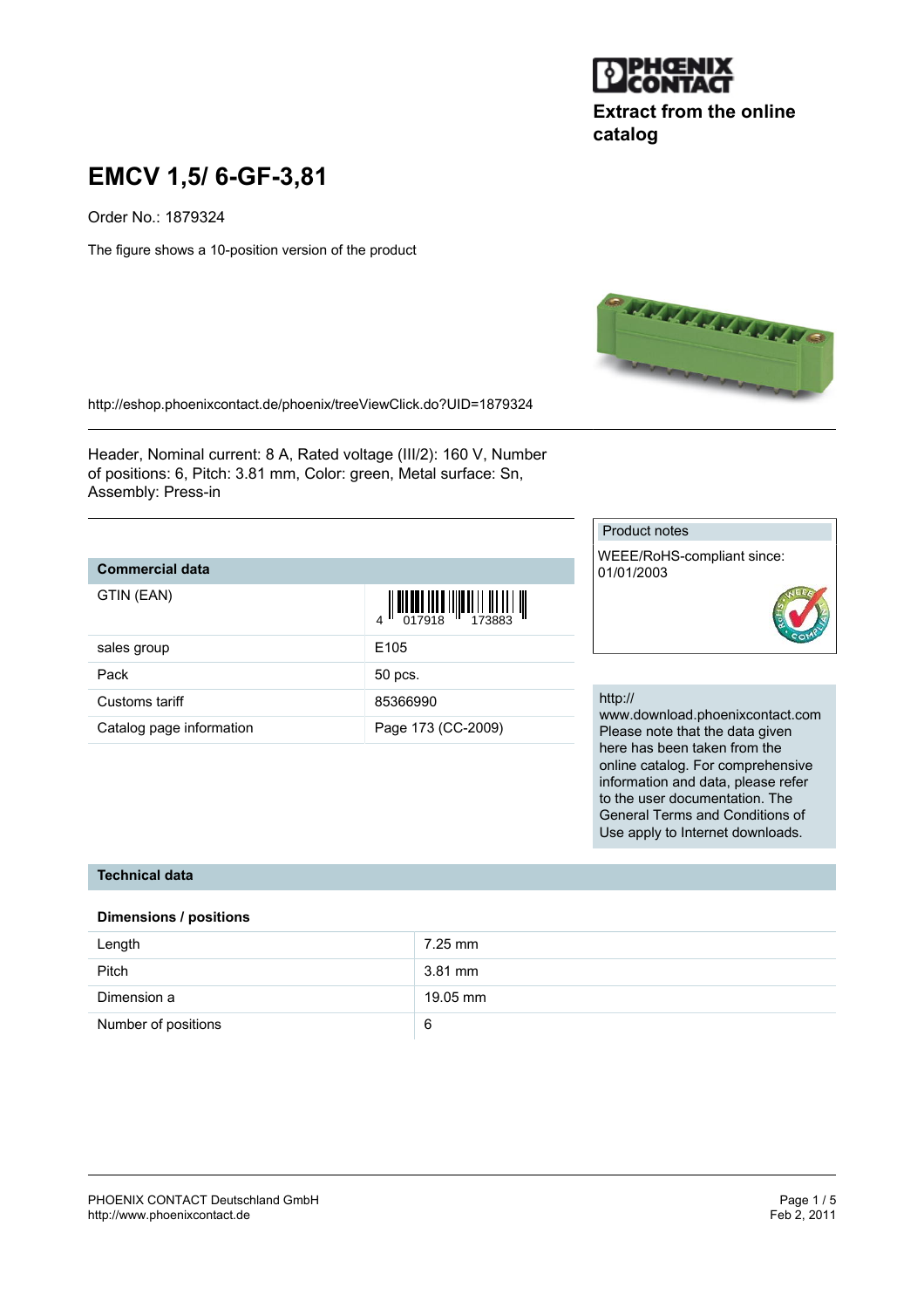| Pin dimensions                      | $0,8 \times 0,8$ mm |  |
|-------------------------------------|---------------------|--|
| Hole diameter                       | $1.45$ mm           |  |
| <b>Technical data</b>               |                     |  |
| Range of articles                   | <b>EMCV 1,5/-GF</b> |  |
| Insulating material group           | Illa                |  |
| Rated surge voltage (III/3)         | 2.5 kV              |  |
| Rated surge voltage (III/2)         | 2.5 kV              |  |
| Rated surge voltage (II/2)          | 2.5 kV              |  |
| Rated voltage (III/2)               | 160 V               |  |
| Rated voltage (II/2)                | 250 V               |  |
| Connection in acc. with standard    | EN-VDE              |  |
| Nominal current $I_N$               | 8 A                 |  |
| Nominal voltage U <sub>N</sub>      | 160 V               |  |
| Maximum load current                | 8A                  |  |
| Insulating material                 | <b>PBT</b>          |  |
| Inflammability class acc. to UL 94  | V <sub>0</sub>      |  |
| Nominal voltage, UL/CUL Use Group B | 300 V               |  |
| Nominal current, UL/CUL Use Group B | 8 A                 |  |
| Nominal voltage, UL/CUL Use Group D | 300 V               |  |
| Nominal current, UL/CUL Use Group D | 8 A                 |  |

#### **Certificates / Approvals**

 $\mathbf{C}$  and  $\mathbf{C}$ 

Certification CUL, GOST, UL

| <b>Accessories</b> |                      |                                                                                   |
|--------------------|----------------------|-----------------------------------------------------------------------------------|
| Item               | Designation          | Description                                                                       |
| <b>Assembly</b>    |                      |                                                                                   |
| 1877258            | <b>EMC 1,5-SH</b>    | Stamp holder, for upper and lower stamp                                           |
| 1877274            | <b>EMCV 1,5-SS 1</b> | Stamp set, consisting of upper and lower stamp for 3.81 mm pitch,<br>2 to 16-pos. |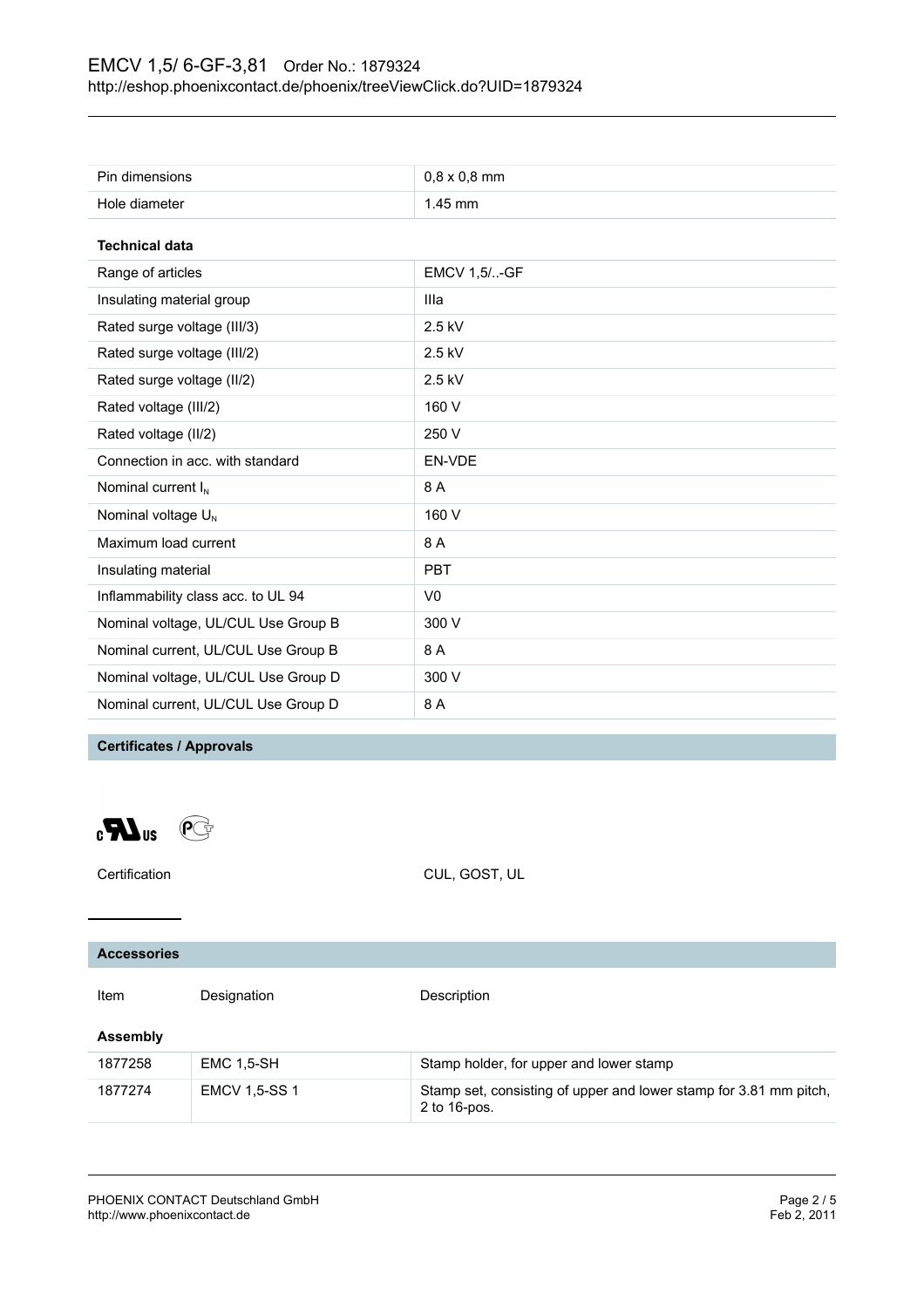| <b>Marking</b> |
|----------------|
|----------------|

| 0804109                    | SK 3,81/2,8:FORTL.ZAHLEN | Marker card, printed horizontally, self-adhesive, 10-section marker<br>strip, 14 identical decades marked 1-10, 11-20 etc. up to 91-<br>(99)100, sufficient for 140 terminal blocks                                                                                                                                                |  |
|----------------------------|--------------------------|------------------------------------------------------------------------------------------------------------------------------------------------------------------------------------------------------------------------------------------------------------------------------------------------------------------------------------|--|
| <b>Plug/Adapter</b>        |                          |                                                                                                                                                                                                                                                                                                                                    |  |
| 1734634                    | <b>CP-MSTB</b>           | Keying profile, is inserted into the slot on the plug or inverted<br>header, red insulating material                                                                                                                                                                                                                               |  |
| <b>Additional products</b> |                          |                                                                                                                                                                                                                                                                                                                                    |  |
| Item                       | Designation              | Description                                                                                                                                                                                                                                                                                                                        |  |
| General                    |                          |                                                                                                                                                                                                                                                                                                                                    |  |
| 1851274                    | FK-MCP 1,5/6-STF-3,81    | Plug component, Nominal current: 8 A, Rated voltage (III/2): 160<br>V, Number of positions: 6, Pitch: 3.81 mm, Color: green, Metal<br>surface: Sn                                                                                                                                                                                  |  |
| 1850893                    | FRONT-MC 1,5/ 6-STF-3,81 | Plug component, Nominal current: 8 A, Rated voltage (III/2): 160<br>V, Number of positions: 6, Pitch: 3.81 mm, Color: green, Metal<br>surface: Sn                                                                                                                                                                                  |  |
| 1827745                    | MC 1,5/6-STF-3,81        | Plug component, Nominal current: 8 A, Rated voltage (III/2): 160<br>V, Number of positions: 6, Pitch: 3.81 mm, Color: green, Metal<br>surface: Sn                                                                                                                                                                                  |  |
| 1852406                    | MCC 1/6-STZF-3,81        | Plug component, Nominal current: 8 A, Rated voltage (III/2): 160<br>V, Number of positions: 6, Pitch: 3.81 mm, Color: green, Metal<br>surface: Sn, Corresponding female crimp contacts with current<br>[A] and conductor cross section range [mm <sup>2</sup> ] data: 5A/MCC-MT<br>0,2-0,35 (1859988); 8A/MCC-MT 0,5-1,0 (1859991) |  |
| 1828388                    | MCVR 1,5/6-STF-3,81      | Plug component, Nominal current: 8 A, Rated voltage (III/2): 160<br>V, Number of positions: 6, Pitch: 3.81 mm, Color: green, Metal<br>surface: Sn                                                                                                                                                                                  |  |
| 1828537                    | MCVW 1,5/6-STF-3,81      | Plug component, Nominal current: 8 A, Rated voltage (III/2): 160<br>V, Number of positions: 6, Pitch: 3.81 mm, Color: green, Metal<br>surface: Sn                                                                                                                                                                                  |  |
| 1897584                    | QC 0,5/6-STF-3,81        | Plug component, Nominal current: 6 A, Rated voltage (III/2): 200<br>V, Number of positions: 6, Pitch: 3.81 mm, Color: green, Metal<br>surface: Sn                                                                                                                                                                                  |  |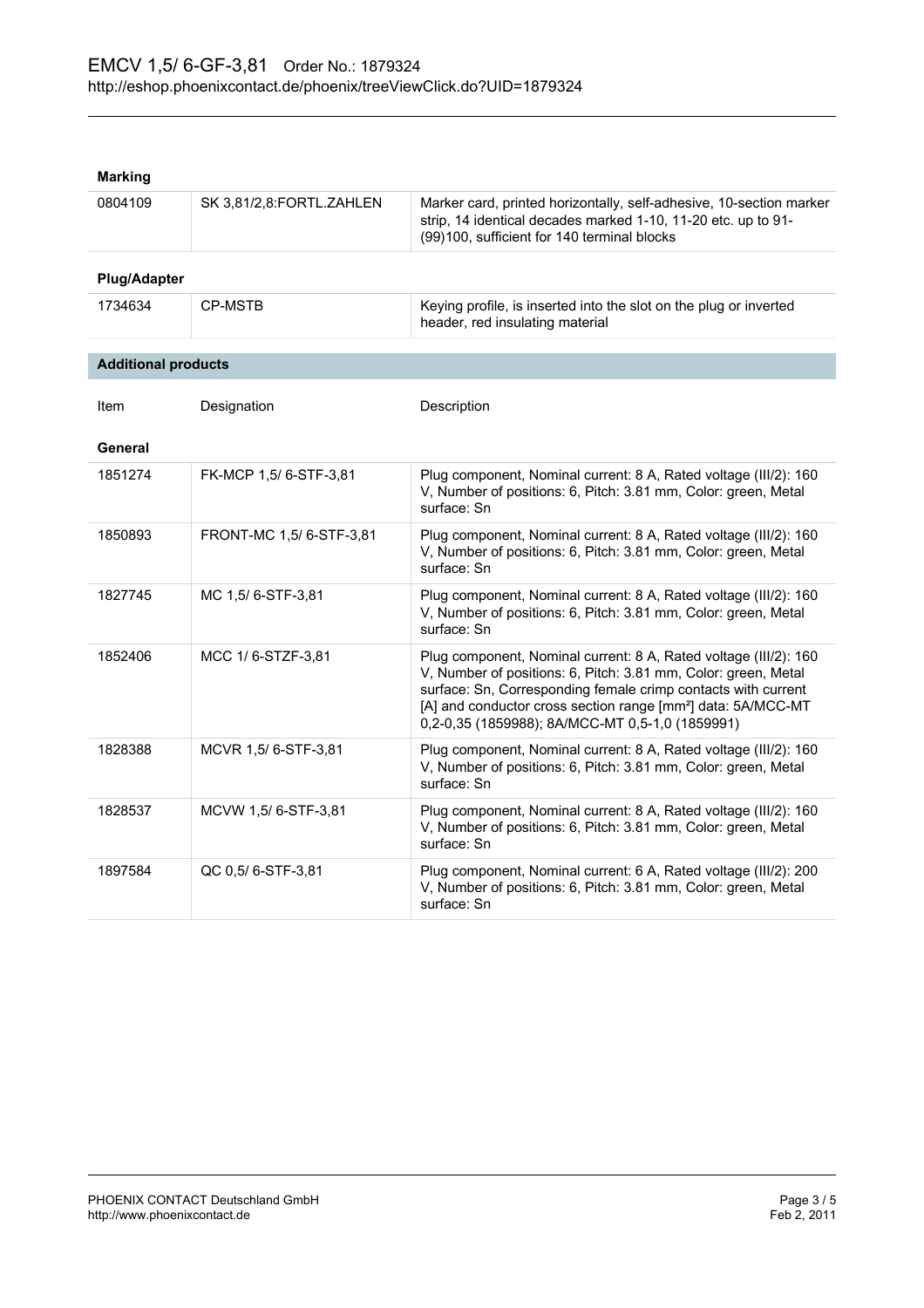## **Diagrams/Drawings**





#### Dimensioned drawing